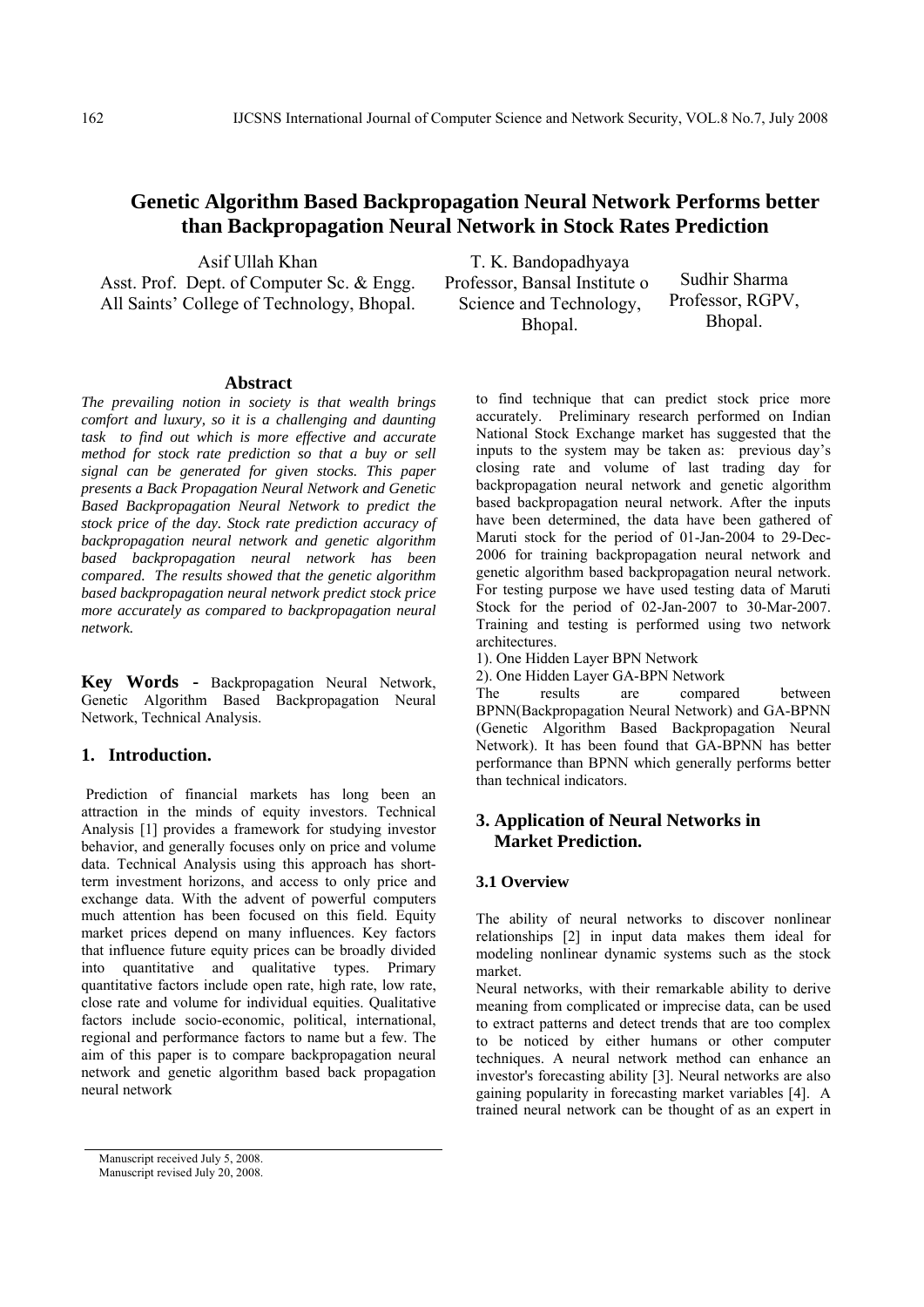the category of information it has been given to analyze. This expert can then be used to provide projections given new situations of interest and answer "what if" questions. Traditionally forecasting research and practice had been dominated by statistical methods but results were insufficient in prediction accuracy [5]. Monica et al's work [6] supported the potential of NNs for forecasting and prediction. Asif Ullah Khan et al [7] used the back propagation neural networks with different number of hidden layers to analyze the prediction of the buy/sell.Neural networks using back propagation algorithms having one hidden layer give more accurate results in comparison to two, three, four and five layers.

#### **3.2. Backpropagation Neural Network Training.**

Initialize all weights in network;

While terminating condition is not satisfied  $\{$  for each training sample X in sample

 { // propagate the inputs forward: for each hidden or output layer unit  $j \in I_{i=}\Sigma_{i} W_{ii}O_{i}$ . //Compute the net input of unit j with respect to the previous layer, i  $\tilde{O}_{i=1}/({}_{1+e}^{-Ij})$ ; //Compute the output of each unit j //Backpropagate the errors for each unit j in the output layer  $Err_i=O_i(1-O_i)(T_i-O_i)//Compute$  the error for each unit j in the hidden layers,from the last to the first hidden layer  $Err_i = O_i(1-O_i) \Sigma_k Err_kW_{ik}$ . //Compute the error with respect to the next higher layer,k for each weight Wij in network  $\{\Delta W_{ij}=(l)Err_iO_i\}$  //Weight increment  $W_{ii} = W_{ii} + \Delta W_{ii}$ ; }//weight update } }

The weights in the network are initialized to small random numbers (e.g., ranging from –0.0 to 1.0).Then propagate the inputs forward, the input and output of each unit in the hidden and output layers are computed. First, the training sample is fed to the input layer of the network. For unit j in the input layer, its output is equal to its input, that is, O  $j = I_j$  for input unit j. The net input to each unit in the hidden and output layers is computed as a linear combination of its inputs. The inputs to the unit are, in fact, the outputs of the units connected to it in the previous layer. To compute the net

input to the unit, each input connected to the unit is multiplied by its corresponding weight, and this is summed. Given a unit j in a hidden or output layer, the net input, I<sub>i</sub>, to unit j is I<sub>j</sub>=  $\Sigma$ <sub>i</sub> W<sub>ij</sub> O<sub>i</sub>, where w<sub>ij</sub> is the weight of the connection from unit i in the previous layer to unit j;  $O_i$  is the output of unit I from the previous layer. Each

unit in the hidden and output layers takes its net input and then applies

an activation function to it. The function symbolizes the activation of the neuron represented by the unit. The logistic or sigmoid function is used. Given the net input Ij to unit j, then  $O_i$ , the output of unit j, is computed as  $O_i=1/(1+e^{-1})$ . This function is also referred to as a squashing function[8], since it maps a large input domain onto the smaller range of 0 to 1. The error is then propagated backwards by updating the weights to reflect the error of the network's prediction. For a unit j in the output layer, the error Err<sub>i</sub> is computed by Err<sub>i</sub>=O<sub>i</sub>(1- $O_i$ )(T<sub>i</sub>-O<sub>i</sub>), where O<sub>i</sub> is the actual output of unit j, and T<sub>i</sub> is the true output, based on the known class label of the given training sample.  $O_i(1-O_i)$  is the derivative of the logistic function. To compute the error of a hidden layer unit j, the weighted sum of the errors of the units connected to unit j in the next layer is considered. The error of a hidden layer unit j is  $Err_i = O_i (1-O_i) \Sigma_k Err_k$  $W_{ik}$  where  $W_{ik}$  is the weight of the connection from unit j to a unit k in the next higher layer, and  $Err_k$  is the error of unit k. The weights are updated to reflect the propagated errors. Weights are updated by the following equations, where  $\Delta w_{ij}$  is the change in weight  $w_{ij}$ :  $\Delta w_{ij}$ =(1) Err<sub>i</sub>O<sub>i</sub>

 $w_i = w_{ij} + \Delta w_{ij}$ .

The variable l is the learning rate ,a constant typically having a value between 0.0 and 1.0.

Training stops when

- all  $\Delta w_{ii}$  in the previous epoch were so small as to below some specified threshold, or
- the percentage of samples misclassified in the previous epoch is below some threshold, or
- a prespecified number of epochs has expired.

## **3.3. Backpropagation Neural Network Organizations**

Back propagation networks are the most commonly used network because they offer good generalization abilities and are relatively straightforward to implement. Although it may be difficult to determine the optimal network configuration and network parameters. The architecture of neural network used is as given below:-

- 1). Input layer with 2 nodes
- 2). One hidden layer with 2 nodes
- 3). Output layer with one node.

#### **4. Genetics Algorithm.**

#### **4.1 An overview**

A genetic algorithm is an iterative procedure maintaining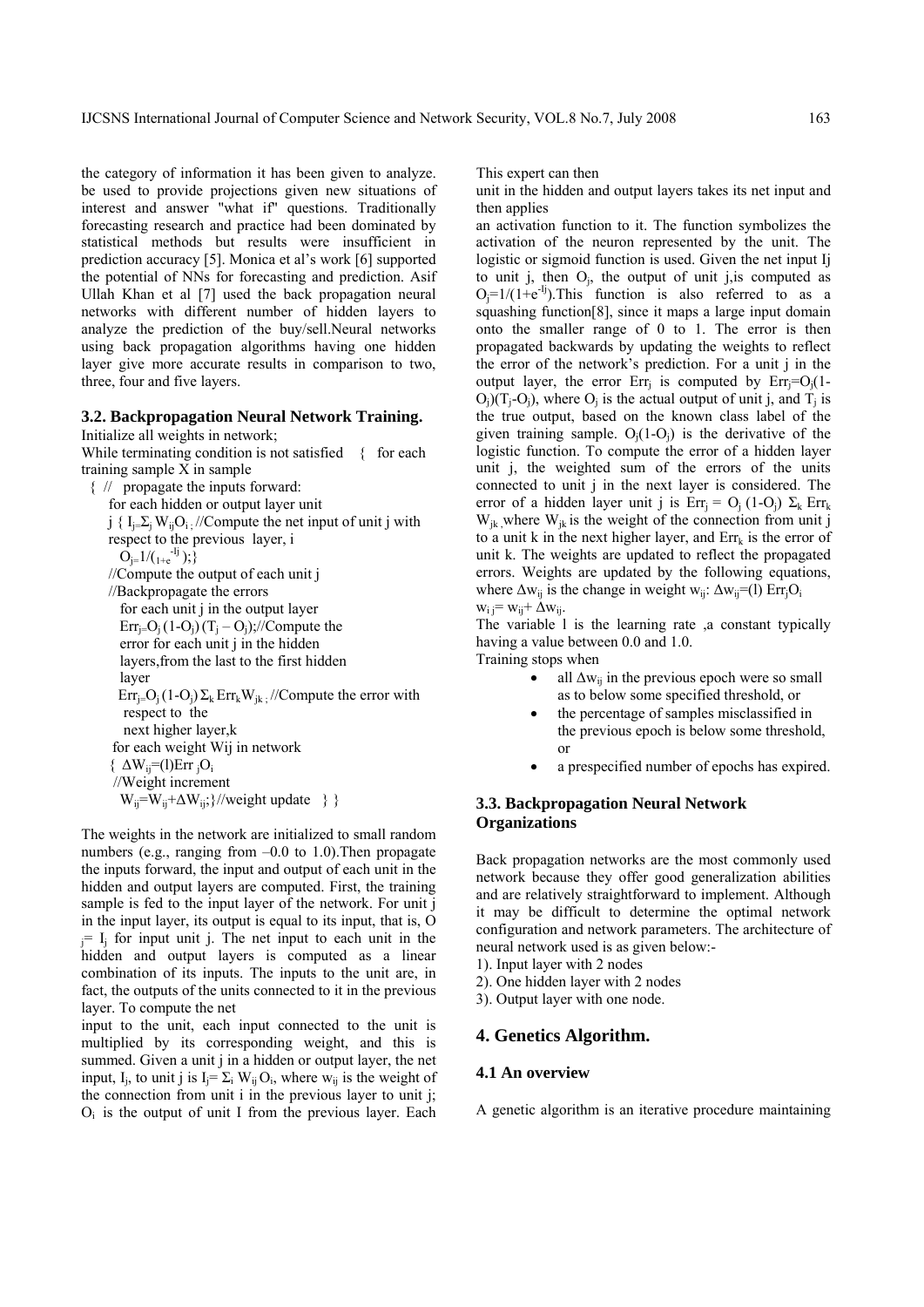a population of structures that are candidate solutions to specific domain challenges [9]. During each temporal increment (called a generation), the structures in the current population are rated for their effectiveness as mutation. Genetic Algorithms (GAs) are search algorithms based on the mechanics of the natural selection process (biological evolution). The most basic concept is that the strong tend to adapt and survive while the weak tend to die out. That is, optimization is based on evolution, and the "Survival of the fittest" concept. GAs has the ability to create an initial population of feasible solutions, and then recombine them in a way to guide their search to only the most promising areas of the state space. Each feasible solution is encoded as a chromosome (string) also called a genotype, and each chromosome is given a measure of fitness via a fitness (evaluation or objective) function. The fitness of a chromosome determines its ability to survive and produce offspring. A finite population of chromosomes is maintained.

GAs use probabilistic rules to evolve a population from one generation to the next. The generations of the new solutions are developed by genetic recombination operators

**Biased Reproduction**: selecting the fittest to reproduce

**Crossover**: combining parent chromosomes to produce children chromosomes

**Mutation**: altering some genes in a chromosome. Crossover combines the "fittest" chromosomes and passes superior genes to the next generation. Mutation ensures the entire state-space will be searched, (given enough time) and can lead the population out of a local minima. Determining the size of the population is a crucial factor. Choosing a population size too small increases the risk of converging prematurely to a local minimum, since the population does not have enough genetic material to sufficiently cover the problem space. A larger population has a greater chance of finding the global optimum at the expense of more CPU time. The population size remains constant from generation to generation. Fitness Function Drives the Population toward better solutions and is the most important part of the algorithm.

# **4.2. Genetic Algorithm Based BPN Network Training.**

Step1: Randomly generate an initial population of, say, P strings of length d:  $S(0) = \{s_1, ..., s_P\}$ .  $\subset \Omega$ .

Step 2: Compute the fitness score  $f(s_k)$  of each individual string  $\mathbf{s}_k$  of the current population  $S(t)$ .

Step 3: Generate an intermediate population [termed mating pool] by applying the *selection* operator.

Step 4: Generate  $S(t+1)$  by applying recombination operators (*crossover* and *mutation*) to the intermediate population.

domain solutions, and on the basis of these evaluations, a new population of candidate solutions is formed using specific genetic operators such as reproduction, crossover, and

Step 5:  $t:=t+1$  and continue with Step 2 until some stopping criterion applies [in this case

designate the best-so-far individual as the result of the GA].

The first step generates an initial population S(0), i.e. S(0)= $\{s_1, ..., s_p\} \subset \Omega$ .. In GA each member of S(0) is a string of length d that corresponds to the problem coding. S(0) is usually generated randomly, because it is not known a priori where the globally optimal strings in  $\Omega$ . are likely to be found. From this initial population, subsequent populations  $S(1)$ , ...,  $S(t)$ , ... will be computed by employing the three genetic operators of selection (reproduction), crossover and mutation. After calculating the relative fitness for all the strings in the current population S(t) (Step 2), selection is carried out and then strings in the current population are copied (i.e. duplicated) and placed in the intermediate population proportional to their fitness relative to other individuals in the population. After selection has been carried out the construction of the intermediate population is completed. Then crossover and mutation are applied to the intermediate population to create the next population  $S(t+1)$  (Step 4). Crossover and mutation provide a means of generating new sample points in  $\Omega$ , while partially preserving distribution of strings across hyperplanes which is observed in the intermediate population. Crossover is a recombination mechanism to explore new regions in Ω. The two new strings, called offspring, are formed by the juxtaposition of the first part of one parent and the last part of the other parent. Continue with Step 2 until some stopping

criterion applies to find final population. Then final weights are determined from it for backpropagation algorithms.

# **4.3. Genetic Algorithm Based Backpropagation Neural Network Organizations.**

 Hybrid approach offer strong advantage over either rule based or unaided neural network approaches [10]

Genetic algorithm based back propagation neural network offer good generalization abilities although it may be difficult to determine the optimal network configuration and network parameters. The architecture of GA based neural network used is as follows:

- 1). Input layer with 2 nodes
- 2). One hidden layer with 2 nodes
- 3). Output layer with one node.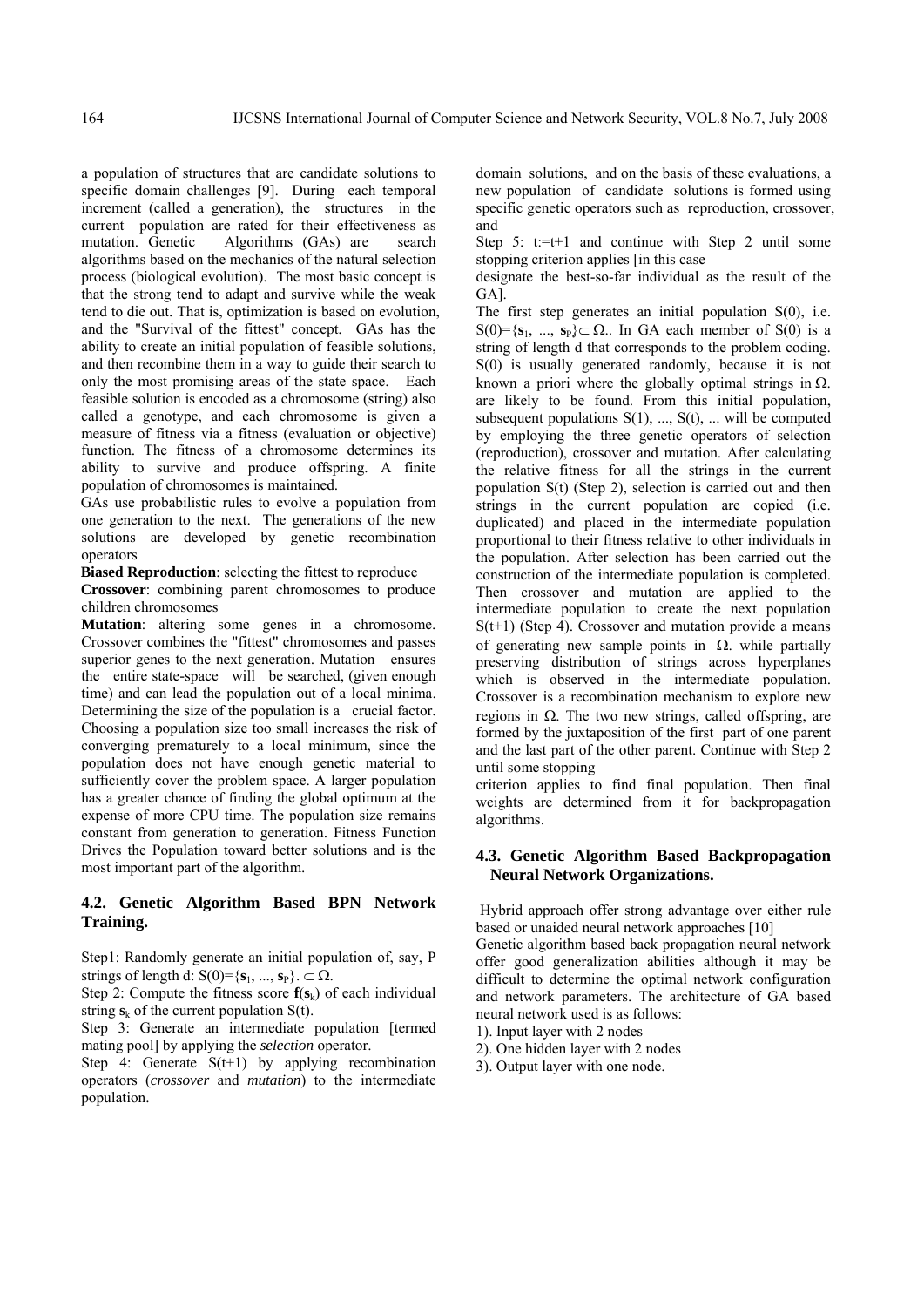## **5. Experimental Results.**

The system has been developed and tested on Windows XP operating system .We have used Visual Basic and Microsoft Access as Front End and Back End Tool. Normalisation is a key part of data pre-processing for neural networks and should enable more accurate predictable rates. Normalised data is used for training backpropagation neural network and Genetic algorithm based backpropagation neural network. We normalize inputs so that input values lies between 0 and 1.Simulation data was sourced from Indian National Stock Exchange (NSE). Input attributes should be carefully selected to keep the dimensionality of input vectors relatively small [11]. As we know close rate and volume are primary quantitative factors for individual equities and from quantitative factors the key qualitative factor of the market sentiment can be derived. So we used close rate and volume of stocks as our input in backpropagation neural network and genetic algorithm based backpropagation neural network and next stock rate as our target for training networks. BPNN and GA-BPNN is trained on data set of Maruti for the years of Jan 2004 to Dec 2006 after training testing is done on data set of  $2<sup>nd</sup>$  Jan 2007 to 30<sup>th</sup> Mar 2007 of Maruti stock. GA-BPNN and BPNN performance is compared on stock rates of Maruti for a specified period. The GA's Based BPNN system demonstrated better performance in comparison to BPNN on stock rates of Maruti for a specified period. On the bases of the comparison it has been found that, GA's Based BPNN system is able to predict stock price movement of Maruti correctly 98.31% as shown in Fig 2, while performance of BPNN is 93.22. as shown in Fig 1

| BPN<br>MACD  | Genetic Based BPN                             | VI               | ROC<br><b>RSI</b> | Classif |
|--------------|-----------------------------------------------|------------------|-------------------|---------|
| Rate         | Prediction Accuracy on<br>Test Data<br>Volume | 93.22%<br>Output | Target            |         |
| 4304799096   | -6153846154                                   | 13046264367      | 936.9036443       |         |
| 1            | 1                                             | 18282094173      | 937.035242        |         |
|              | 8443119926 14871794872                        | 3766061954       | 936.7583797       |         |
| :1091357517  | '4358974359                                   | 10972602289      | 935.8312164       |         |
|              | '6867742267 !5641025641                       | :4956864042      | 934 4188552       |         |
| 3215496866   | 7948717949                                    | 8063227542       | 933.9989573       |         |
| 0934128044   | 4102564103                                    | 3744552865       | 933.8293278       |         |
| 104007810091 | 10769230769                                   | 0855093254       | 934.7996160       |         |
|              | :4647004419 1025641026                        | '2135070937      | 935.3166046       |         |

**Fig.1: Prediction accuracy using BPNN.** 

| BPN | Genetic Based BPN                | VI | ROC.<br>RSI            | Classification    |    |
|-----|----------------------------------|----|------------------------|-------------------|----|
|     | Generate Future<br>Ratesusing GN |    | Prediction<br>Accuracy | 98.31%            |    |
|     | Rate                             |    | Volume                 |                   | F. |
|     | 0.996814304799096                |    |                        | 0.993846153846154 |    |
|     |                                  |    |                        |                   |    |
|     | 0.990648443119926                |    |                        | 0.991794871794872 |    |
|     | 0.963981091357517                |    |                        | 0.958974358974359 |    |
|     | 0.92076867742267                 |    |                        | 0.921025641025641 |    |
|     | 0.909413215496866                |    |                        | 0.908717948717949 |    |
|     | 0.905610934128044                |    |                        | 0.902564102564103 |    |
|     | 0.933100400781009                |    |                        | 0.929230769230769 |    |

**Fig.2:Prediction accuracy using GABPNN** 

Prediction accuracy of BPNN and GA-BPNN on stock – Maruti for the testing period of 02 Jan 07 to 30 Mar 07 is given below

| <b>Backpropagation Neural</b><br>Network (BPNN) | Genetic Algorithm<br>Based                     |  |  |
|-------------------------------------------------|------------------------------------------------|--|--|
|                                                 | Backpropagation<br>Neural Network.<br>(GABPNN) |  |  |
| 93 22%                                          | 98 31%                                         |  |  |

## **6. CONCLUSION**

This Paper has compared the forecasting accuracies of backpropagation neural network and. genetic algorithm based backpropagation neural network. Results showed that for this stock, genetic algorithm based backpropagation neural network has given more accurate prediction in comparison to backpropagation neural network.

## **References.**

- [1] Mizuno, H., Kosaka, M., Yajima, H. and Komoda N. (1998), "Application of Neural Network to Technical Analysis of Stock Market Prediction", *Studies in Informatic and Control, Vol.7, No.3, pp.111-120.*
- [2]. Phillip D. Wasserman, Van Nostrand "Neural Computing: Theory and Practice", *Van Nostrand Reinhold, New York, 1989*
- [3] Youngohc yoon and George swales. "Predicting stock price performance: a neural network approach". *IEEE publishing, 1991*.